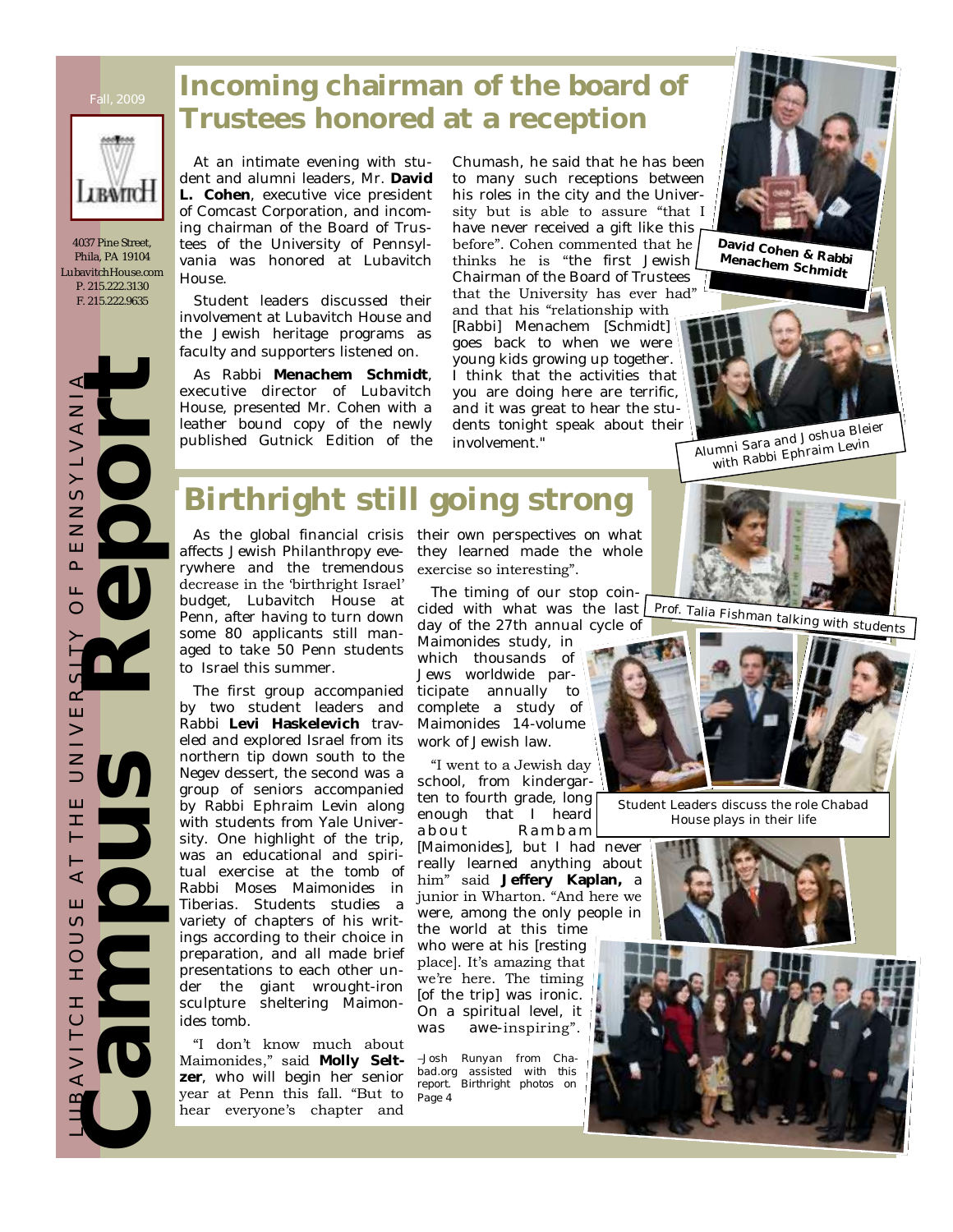

## **Former Penn President, Professor Sheldon Hackney addressed graduating seniors at Lubavitch House**

In a room full of graduating seniors and graduate students, popular Penn history professor **Sheldon Hackney** recounted anecdotes from the life of his late father in law, **Clifford Durr** an Alabama lawyer who defended **Rosa Parks** in her challenges as well as many other courageous endeavors. Professor Hackney challenged the students to think about where they would draw the balance between personal gain and sacrifice for ideals and up until what point would they say "let me remain silent now, until I reach a position of influence".

At the event students offered Lchaim-toasts and shared memories of their times at Penn. **Jonathan Aubrey** remarked that he was "leaving Penn with great memories of the Lubavitch house, from the Hakkafos [dancing] on Simchat Torah at the fraternity houses to driving down the streets of Philadelphia with a Menorah strapped on top of [his] car**",** while graduating law student **Jason Levine** said "the Chabad family are at the top of [the Penn] support network by always providing Jewish students a second place to call home. From small Shabbat dinners with some of my fellow fraternity brothers to dinners with hundreds of people, I always look forward to my time [at Chabad].

Similar sentiments of Chabad House serving as a home away from home were written by **Valeria Asher** from Kiev,

Ukraine. Valeria who lives more than a 10 hour flight from home, found a place where she felt welcomed. "From the first moment I entered the doors of Chabad, I felt like part of the community. Always having someone who cares about you and is looking forward to seeing you every week. During midterms and finals Lubavitch House at Penn served as an escape from my stressful life". For many like Valeria "Lubavitch House at Penn is a place to study, to meet new wonderful people, to laugh and to create friends who will be with you forever" She wrote in her reflection.

Students like Levine assured that they "look forward to staying in touch with Penn generally, but in particular with Chabad House which has made my seven year experience [at Penn] so special".

Reactions to Prof. Hackeny"s talk were very positive as well, as **Brad Rubin,** a graduating senior who will be spending next year studying at a Yeshiva in Israel commented, that Prof. Hackney "sounded like a Chabad Rabbi with a southern accent", while graduating law student **Dana Livne** strongly agreed that "the Professor's interactive speech was one of the most interesting and memorable farewell speeches I have ever heard" asserting that this is in spite of that fact that she has "heard quite a few".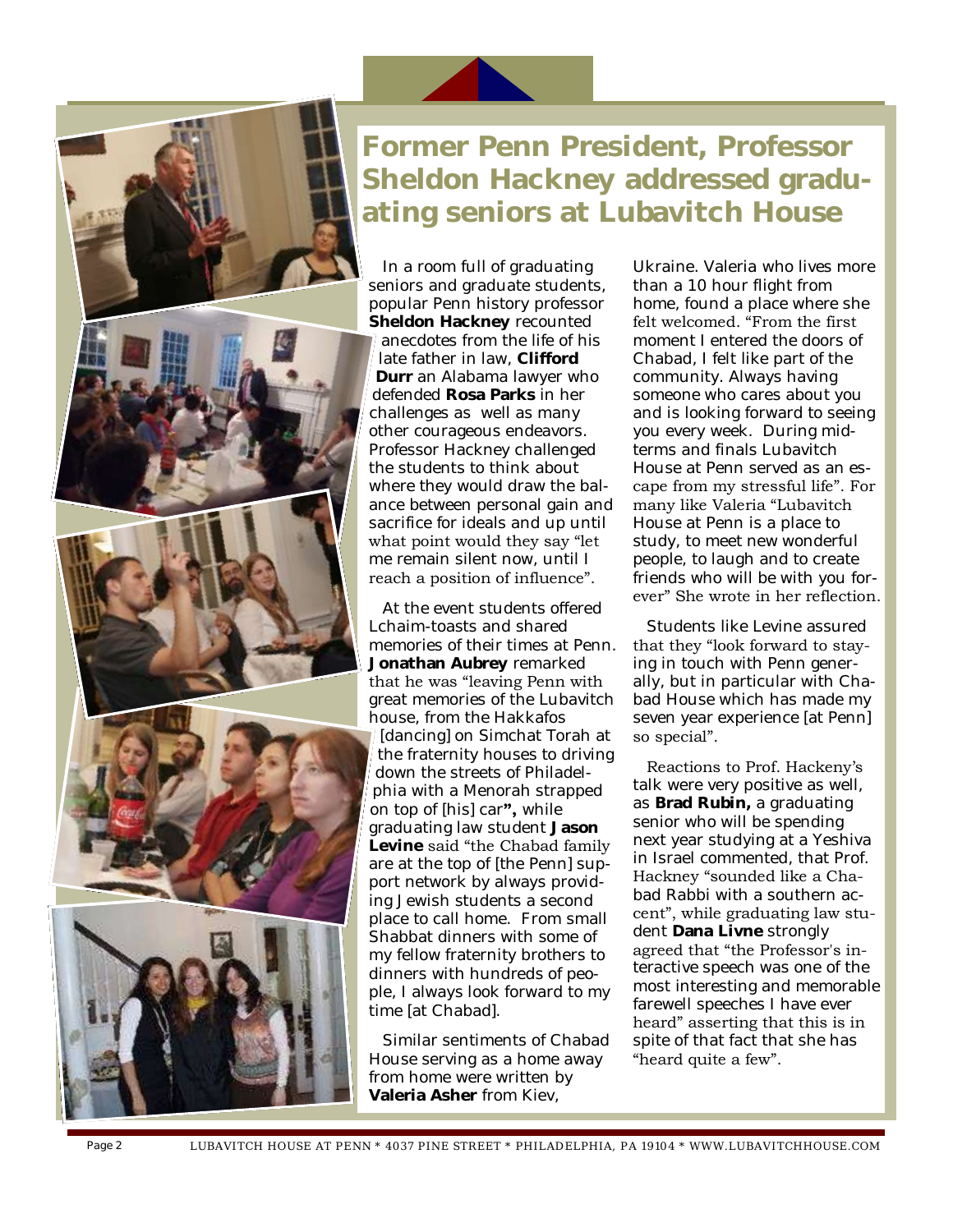

## **Abenaim Program for Jewish Literacy**

This semester saw the establishment of the Abenaim Program for Jewish Literacy established with the support of Yoni (DMD '05) and **Sarah Abenaim**.

The program offers a plethora of Torah study sessions from weekly Talmud classes for beginners, to a weekly women's discussion group on topics in Jewish thought. From a weekly Jewish mysticism class to a discussion group in a fraternity, and a variety of other offerings listed on our website at: www.LubavitchHouse.com/study

Lubavitch House has been credited with founding all of the Jewish learning dinners continued as well "Lunch and Learn" programs now ongoing in the **Law, Medical, Dental schools**. During this past fall and spring semesters we partnered with **JAMBA** and the **Zicklin Center for Business Ethics** respectively and expanded the Lunch and Rabbi Levi's maternal grandfa-Learn program to **Wharton** where we offered a series on Jewish business ethics based on a curriculum prepared by the **Rohr Jewish Learning Institute**.

In the upcoming semester, we are looking forward to expanding the Lunch and Learn series at the **Vet school** with a series on Kosher Torah study. The students and and Kosher slaughter.

In the area of guest speakers the program sponsored a visit by **Bronya Shaffer** who discussed

issues on college women's minds from sexuality to career aspirations, and balancing all facets of life. That evening included a performance by the **Quaker Notes** accapella group and raffle prizes.

The program also sponsored talks by visiting scholar Rabbi Dr. **Shmuel Klatzkin** from Dayton, Ohio, who spoke to the topics of **"Who wrote the Bible?"** and **"Faith and Reason"** both from very unusually fresh perspectives.

For alumni in NYC the monthly as an event entitle **"Gulag Memoirs: a tale of Jewish survival under soviet oppression"** with guest speaker Reb **Mottel Lifshitz**, himself a survivor of the Gulag and incidentally also ther.

The Abenaims have sponsored these dynamic additions to Jewish learning at Penn and for Penn Alumni in honor of their parents Salomon and Dina Abenaim, and Zevi and Rebecca Isseroff, who have raised them with a love for staff at Lubavitch House are very grateful for their support and wish them Mazal Tov for the newest addition to their family, daughter Mica.









Women's evening, with Bronya Shaffer<br>discussing the topic of "Constructing<br>the Female Jewish Identify"



"Where every Jew is family" \* 215.222.3130 \* www.LubavitchHouse.com

Page 3

**Donations can be made online at www.LubavitchHouse.com**